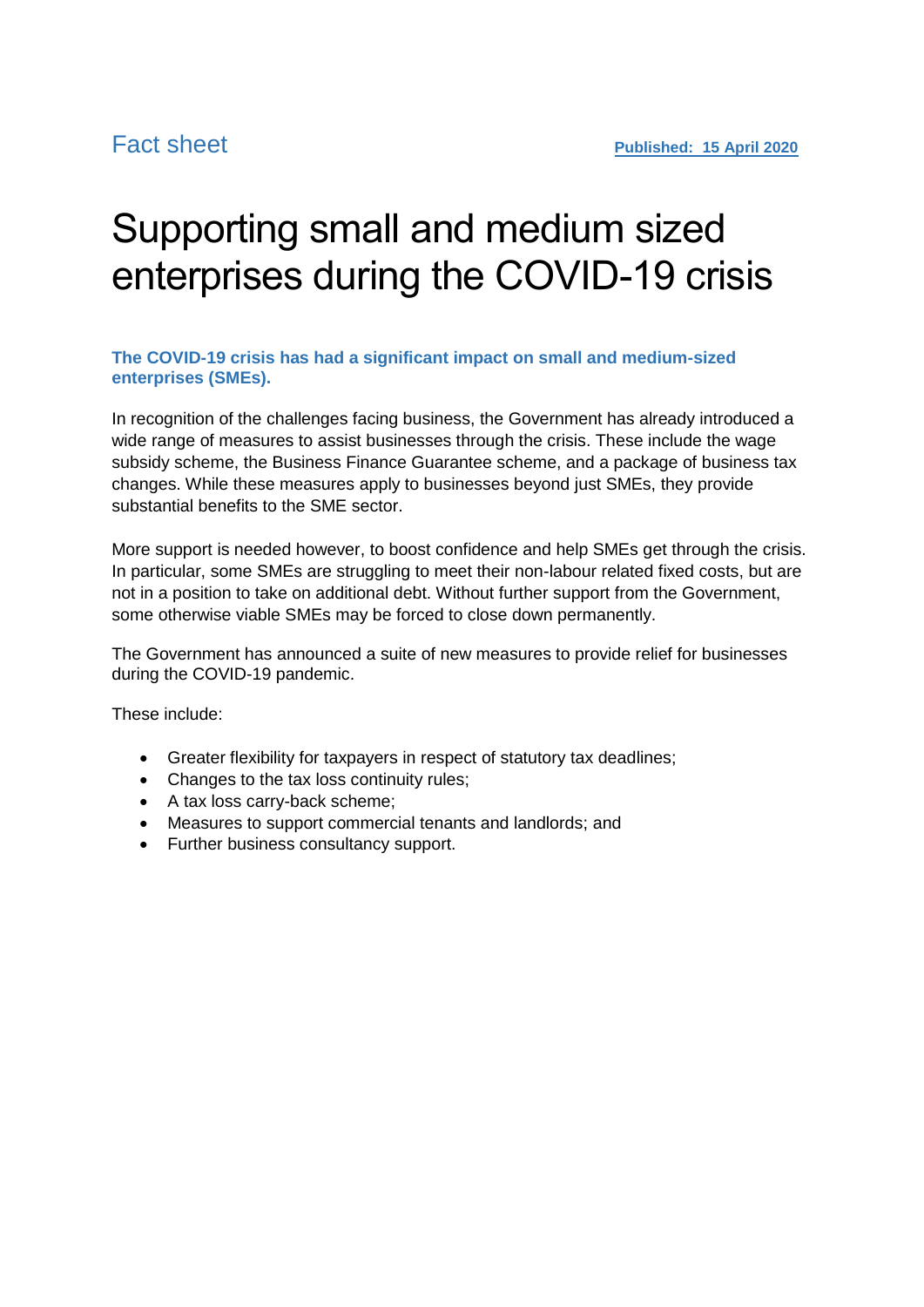| <b>Greater flexibility for</b>   | Inland Revenue will be given greater flexibility to modify                                                                          |
|----------------------------------|-------------------------------------------------------------------------------------------------------------------------------------|
| business taxpayers in            | timeframes or procedural requirements for taxpayers who are                                                                         |
| respect of statutory tax         | impacted by COVID-19.                                                                                                               |
| deadlines                        | An amendment will introduce a discretionary power into the                                                                          |
|                                  | Tax Administration Act 1994 to allow Inland Revenue to                                                                              |
|                                  | provide an extension to due dates and timeframes, or to                                                                             |
|                                  | modify procedural requirements set out in the Revenue Acts.                                                                         |
|                                  | This could include, for example, extending deadlines for filing                                                                     |
|                                  | tax returns and paying provisional and terminal tax. At this                                                                        |
|                                  | stage, the power will be time-limited for a period of 18 months                                                                     |
|                                  | and will apply to businesses affected by COVID-19.                                                                                  |
| <b>Changes to the tax loss</b>   | Our current rules are amongst the most stringent in the world,                                                                      |
| continuity rules                 | and we recognise that in this extraordinary time, businesses                                                                        |
|                                  | may need to raise additional capital to remain afloat. The in-                                                                      |
|                                  | principle announcement gives taxpayers raising capital a level                                                                      |
|                                  | of certainty to undertake these transactions, while also giving                                                                     |
|                                  | officials time to work through the detailed design of rules that                                                                    |
|                                  | can be included in a bill in the second half of 2020. The new                                                                       |
|                                  | rules will apply for the 2020-21 and later income years.                                                                            |
| A tax loss carry-back<br>scheme. | A loss carry-back mechanism enables a firm to offset a loss in                                                                      |
|                                  | a particular tax year against a profit in a previous year, and<br>receive a refund of the tax paid in the previous profitable year. |
|                                  | The proposed mechanism will provide cash to firms that are,                                                                         |
|                                  | or anticipate, being in loss. A temporary mechanism will be                                                                         |
|                                  | included in a bill introduced the week of the 27 <sup>th</sup> of April.                                                            |
|                                  | Between now and then Inland Revenue will be undertaking                                                                             |
|                                  | targeted consultation with tax advisors to make the law and                                                                         |
|                                  | administrative guidance as clear as possible.                                                                                       |
| <b>Measures to support</b>       | While many businesses, including commercial landlords and                                                                           |
| commercial tenants               | tenants, are working together to find a way through the                                                                             |
| and landlords.                   | pressures caused by COVID-19, we are supporting stability by                                                                        |
|                                  | extending the timeframes required before landlords can cancel                                                                       |
|                                  | leases and mortgagees can exercise their rights to sale or                                                                          |
|                                  | repossession.                                                                                                                       |
|                                  | These changes would still allow landlords to cancel leases and                                                                      |
|                                  | mortgagees to exercise their powers during the period that an                                                                       |
|                                  | epidemic notice is in force, but would allow for more time for                                                                      |
|                                  | breaches or defaults to be remedied.                                                                                                |
| <b>Further business</b>          | Businesses will be able to access free, tailored specialist                                                                         |
| consultancy support              | support for a range of issues they may be currently facing,                                                                         |
|                                  | including business continuity planning, finance and cash flow                                                                       |
|                                  | management, HR and staffing issues, and potentially any                                                                             |
|                                  | sector-specific issues.                                                                                                             |
|                                  | The Regional Business Partner Network will scale up their                                                                           |
|                                  | existing advisory services so that more businesses can                                                                              |
|                                  | receive support over the next 12 months.                                                                                            |
|                                  | Existing helplines often used by business – those operated by                                                                       |
|                                  | the Employers and Manufacturers Association and the                                                                                 |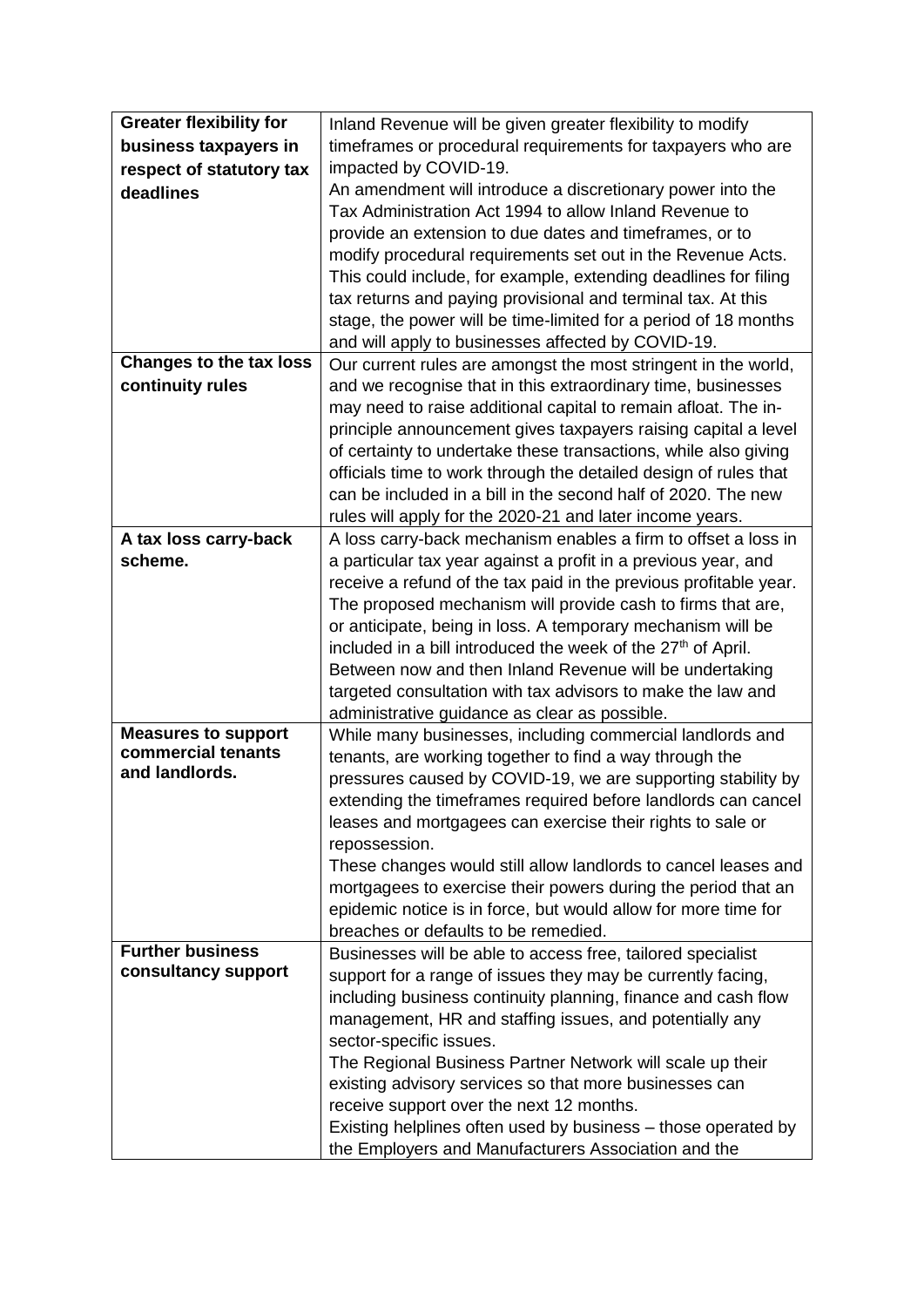|                             | Canterbury Chamber of Employment and Commerce – will                                                                                                                                         |
|-----------------------------|----------------------------------------------------------------------------------------------------------------------------------------------------------------------------------------------|
|                             | also be extended.                                                                                                                                                                            |
|                             | These increased services will help businesses understand the                                                                                                                                 |
|                             | support available to them.                                                                                                                                                                   |
| <b>Cost of the measures</b> | It is challenging to cost these measures and quantify benefits<br>to business: the effect of the economic downturn due to<br>COVID-19 is still emerging, and it is difficult to quantify the |
|                             | benefits of businesses being enabled to remain in operation as<br>a result of this assistance.                                                                                               |
|                             | Officials have, however, estimated that the tax loss carry-back<br>scheme could lead to refunds and reduced tax bills of \$1.2<br>billion in 2019-20 and \$1.9 billion in 2020-21.           |
|                             | The loosening of tax continuity rules is estimated to result in<br>\$60 million of foregone government revenue (and savings to<br>businesses) per year.                                      |
|                             | Providing increased business consultancy support is likely to<br>cost \$25 million over the next 12 months.                                                                                  |
| <b>Further information</b>  | For information about the tax support measures, visit the IR<br>website here.                                                                                                                |

## **Tax loss continuity example**

A start-up firm, Conference in the Clouds Limited (CIC) offers microphone and webcam software. It has been making large losses in recent years. However, it now wants to scale up significantly, given that more people are working from home and using videoconferencing.

Despite its promising early-development software, banks are unwilling to lend to CIC without it having a firm revenue base. CIC has approached several investors, and has received an offer from a video conferencing company, Cloudcon Limited (Cloudcon), to inject millions of dollars into CIC in return for a 75% stake in the business. CIC wants to accept the investment, but is wary of losing the value of its losses, which would be extinguished under the current shareholder continuity test. The government's new 'same or similar business' test ensures that CIC can take on the new investor without losing its losses because its business will be of a same or similar nature as the business it was carrying on when it made the losses.

Given this, the price CIC's owners receive for the 75% equity stake is higher (the business receives a greater capital injection) as the ability to carry forward losses makes the business more valuable to investors.

## **Loss carry-back example**

Wiki Wiki Hospitality Limited (Wiki) has had a profitable year for the year ended 31 March 2020. It has not yet finalised its tax return, but it is expected to return \$2m net income. Its final provisional tax payment for the expected \$2m income is coming up on May 7, where it expects to pay \$250,000 in tax (it has already paid \$310,000 in early provisional tax instalments).